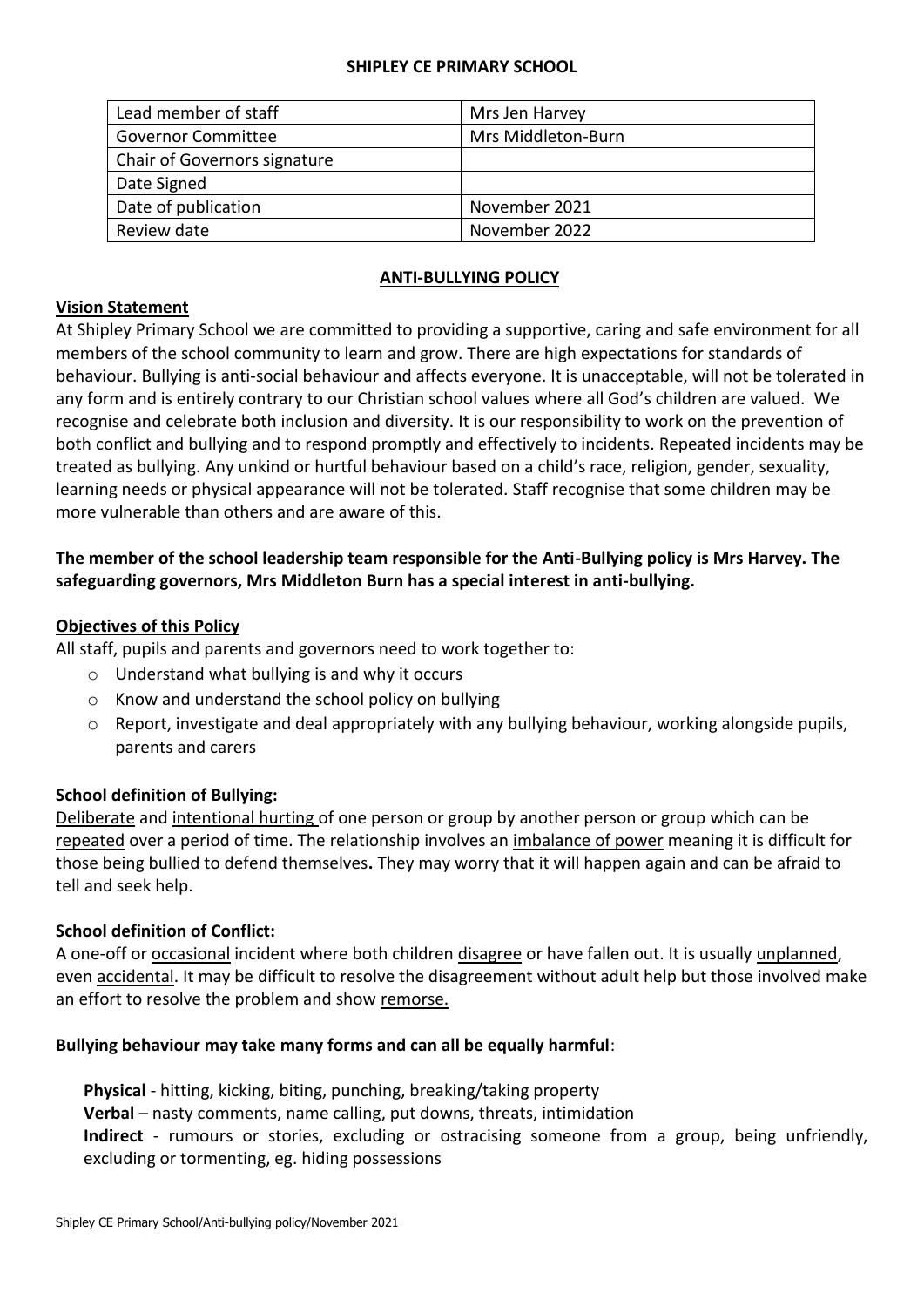#### **SHIPLEY CE PRIMARY SCHOOL**

**Cyber** - sending threatening or intimidating comments via: email, text or social networking sites e.g. Facebook, Instagram

**Homophobic** – references to perceived sexual orientation or transphobic comments

**Racial** - taunts or insults based on race, skin colour or beliefs

**Sexual** – abusive comments or unwanted contact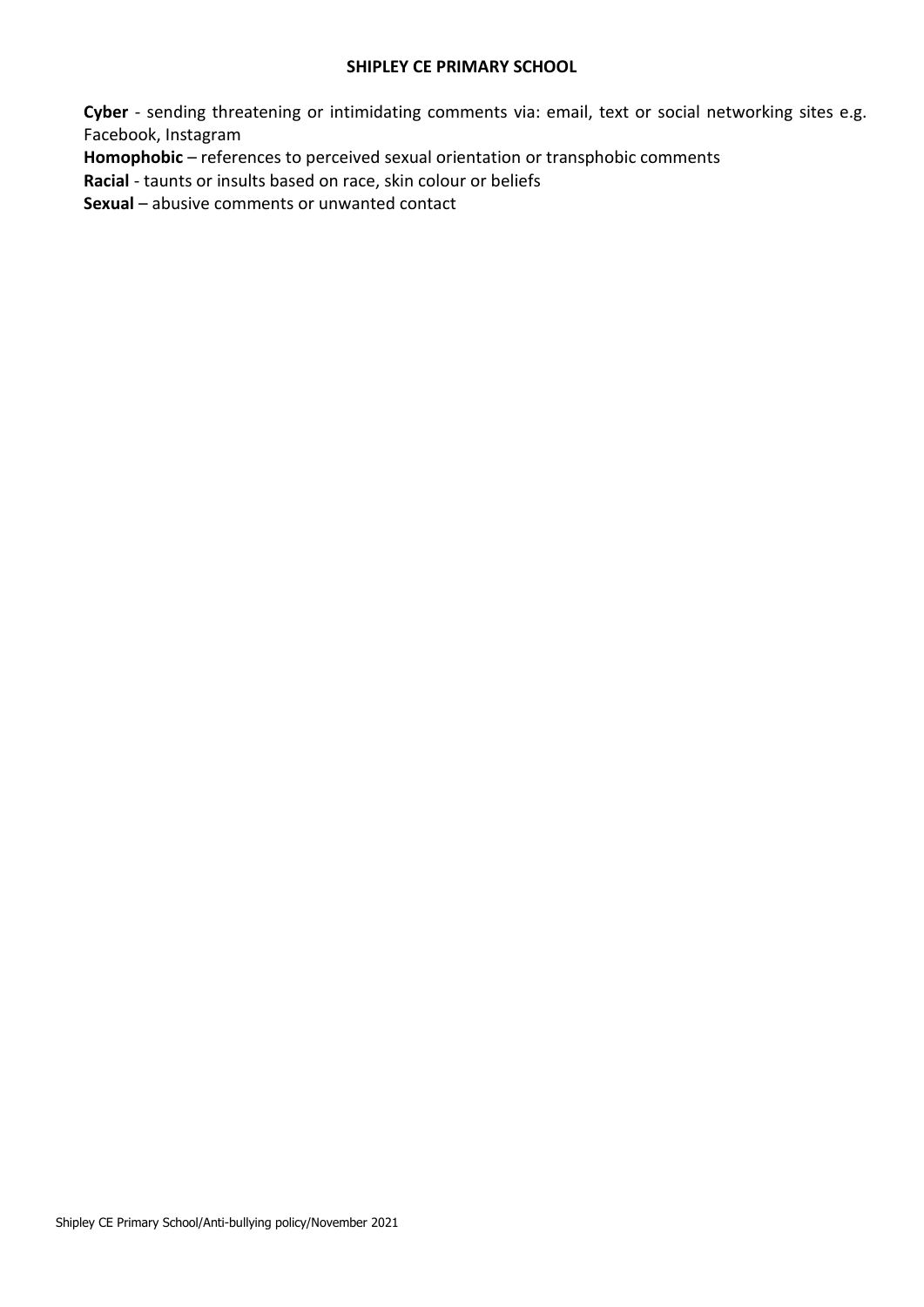## **Prevention of Bullying and Conflict**

Staff are vigilant and try to spot bullying behaviours and are particularly aware of pupils who may be more vulnerable or have difficulty or fear about communicating their worries. The school commits to:

- o Personal, Social & Health Education (PSHE) curriculum & Circle time
- o E safety education and guidance
- o Planned assembly themes with visits from outside agencies, eg. NSPCC
- o Participation in national Anti-Bullying Strategies eg. national Anti-Bullying week
- $\circ$  Anti-bullying guidance for pupils and parents through newsletters and website
- o Securing channels of communication with parents, pupils, teachers, including the use of reporting strategies
- $\circ$  Policy consultation & review with Governors, staff, pupils and parents
- o Senior leaders working with pupils to identify the risks
- o Guidance and training for playground supervisors
- $\circ$  Peer role models appointment of sports crew and elected representatives
- $\circ$  Work in the wider community to have a shared understanding of bullying and prevention

## **Procedures for dealing with Bullying**

Incidents of suspected bullying are taken very seriously, even if they are happening out of school. It may be considered as a child protection and/or criminal law issue.

Repeated conflicts involving the same pupils may be treated as bullying. The person being bullied needs to be listened to and taken seriously. Support and reassurance will be needed, along with protection from any further incidents.

The person showing bullying behaviour needs to clearly understand that their behaviour is unacceptable and must stop. They must be made aware of the negative impact of their behaviour and will need support to reflect on and change their behaviour and explore the underlying reasons for bullying

## **Steps to be taken when dealing with incidents:**

- $\circ$  if bullying is suspected or reported, a clear account of the incident(s) will be recorded and the Headteacher will be informed
- o parents and carers will be kept informed of developments
- o appropriate actions and/or sanctions may be used in accordance with the behaviour policy and in consultation with all parties concerned
- $\circ$  following up the situation will be monitored closely by staff, particularly playground staff
- o reassurance and confidence building strategies will be used if appropriate

# **Actions and Sanctions may include:**

- o The appropriate form of apology
- $\circ$  Loss of break times and/or golden time or loss of privileges in school eg. sporting events, clubs, lunchtimes, trips or outdoor activities
- o The involvement of parents/carers from both sides
- o Behaviour plans with clear targets for improvements
- $\circ$  Cyber bullying reporting any inappropriate comments to social media site
- o Internal exclusions, where a pupil is removed from class
- o A record of the incident in the pupil's file
- o Fixed term/permanent exclusion from school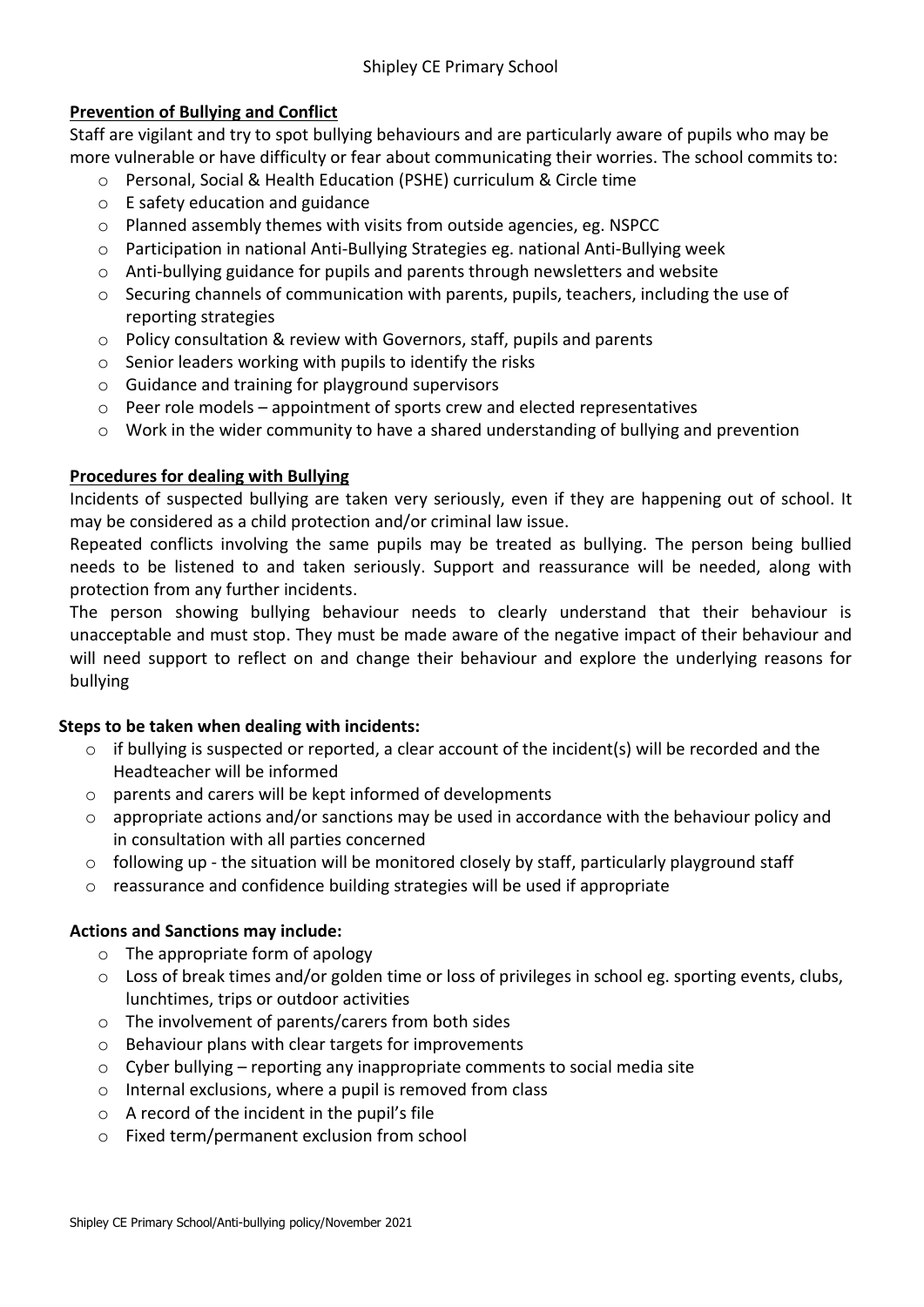## Shipley CE Primary School

## **Guidance for pupils who are experiencing conflict or bullying**

Early strategies: **TELL someone who can help** Family? Friend? Teacher? **Ignore** it and try not to react Deflect it with humour or disinterest **Be assertive, walk tall** - tell the person bullying to **STOP** Ask your **friends** to help you avoid any possible bullying situations

#### Further strategies:

**TELL** someone who can help you **Resist** the temptation to retaliate – this could make the problem worse. The person bullying may enjoy seeing you get into trouble too. **Keep TELLING**

#### **Witnesses and bystanders**

#### It is important to distinguish between 'telling' and 'dobbing/grassing'

**Dobbing/grassing** is what you do if you are telling tales or trying to get someone into trouble **Telling** is what you do if you are trying to keep someone **safe** and is a **positive behaviour**. Being a witness and telling the truth about bullying incidents can be tricky, particularly if friends are involved. Pupils are encouraged to speak up and to think about how they would feel if they were the person being bullied. Bystanders and witnesses may report incidents anonymously if they are concerned about something they have seen.